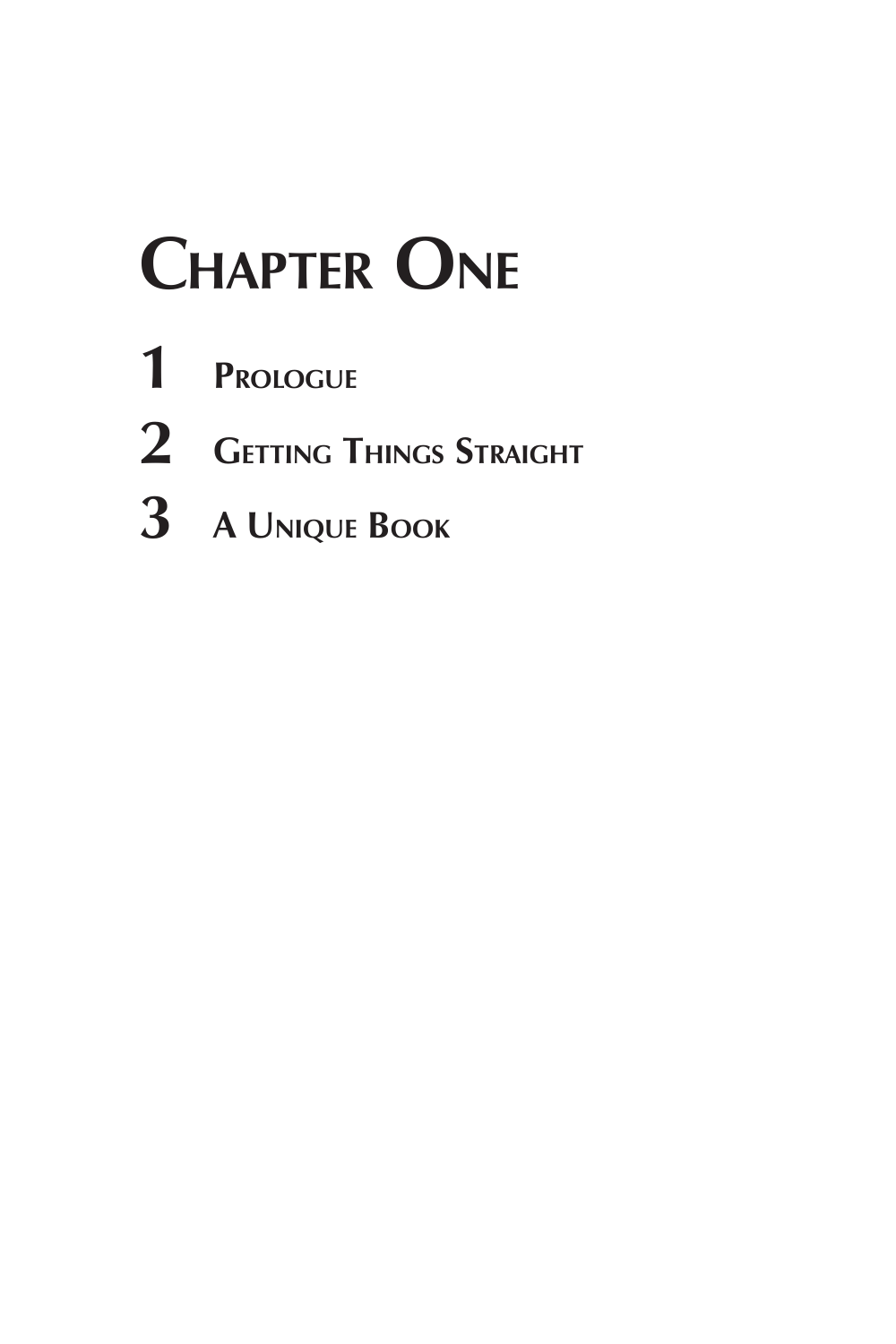# **PROLOGUE**

The year—circa 33 A.D.

The sun burned midday hot. All was quiet. Even the birds refused to sing in the oppressive heat. Cleopas kicked a clod of dried mud from the dusty road, drew a large breath and blew out his cheeks in a weary sigh. Squinting into the haze, he could barely make out the next ridge. A few miles beyond lay Emmaus—home. Sunset would be on them before their arrival. Normally they would have left Jerusalem sooner—after all, seven miles is a decent walk—but the events of the morning had kept them hanging back, wishing for more concrete news. Emmaus wasn't much of a town, but today it seemed very attractive. Any place but Jerusalem, with its yelling rabble, its Roman cohorts, its governor—Pontius Pilate.

Cleopas' heavy thoughts were jerked back to the present as his irritated companion asked a question for the second time. The two of them had been discussing the day's events—the last few years' events—until it seemed no detail could be dissected more. Cleopas was tired, but more than that, he was confused by all that had transpired in Jerusalem. These days, it seemed, life held more questions than answers.

Trudging down the hill they rounded a bend. It was then they met the stranger.

Hours later, the same day, the same night, when the two of them stood hot and sweaty before their friends back in Jerusalem—for it was there they had rushed—they couldn't give a good answer as to how the stranger had joined their twosome. At first, Cleopas thought he had stepped out of the shadow of a big boulder, but that didn't jive with his friend's explanation. The bottom line was, they just weren't sure where he had come from. Lamely, Cleopas had said that the stranger had "kinda, well just sort of—appeared." That had been met with some derisive statements about the heat and too much sun.

But of one thing they were sure. The stranger had taken that ancient collection of books—the Bible—and starting at the very beginning, over the next several hours, had explained it in a way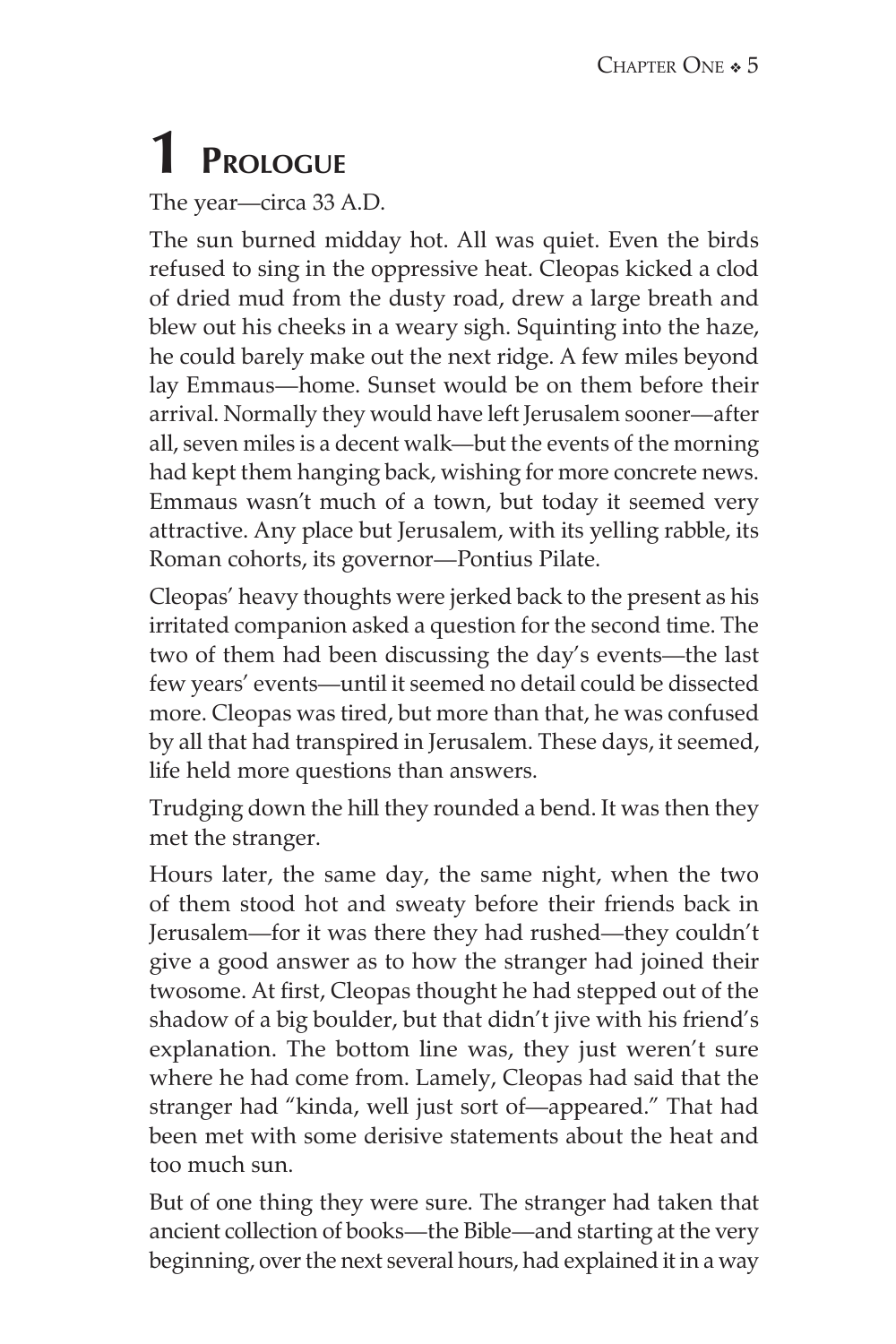that made incredible sense. The stranger's message had driven all despondency and doubt from their minds. So thrilled were they by their new understanding that they had hurried all the way back to Jerusalem to tell their friends about The Stranger. Somehow, somewhere, they too needed to hear this message—the message they had heard ON THE ROAD TO EMMAUS.

So just what did The Stranger say about the Bible—a book that has puzzled so many—that made so much sense?

That is what this book is all about. And to understand it clearly, we will do what THE STRANGER did—start at the very beginning.

# **2 Getting Things Straight**

When you stop and think about it, it's entirely reasonable indeed, just plain logical—to take a few hours out of your entire life to gain an understanding of the Bible.

After all, the Bible has some very profound things to say about life…and about death.

For centuries it has been a best seller. Anyone who claims to be the least bit informed should understand its basic content. Unfortunately, the Bible has fallen into disrepute, not because of what it says, but because some very prominent men and women, who claim to follow the Bible, have made some of the worst choices in life.

Even the message of the book has been attacked at times, often by well-meaning people who have never taken the time to really understand what it says.

But the Bible has not changed. And despite what the hypocrites or critics say, it does make good sense to know it for **yourself—**

…for **your own** peace of mind,

…for **your own** life and death's sake.

### A Puzzle

In many ways, the Bible is like a puzzle. By this, I do not mean that its message is hidden, but rather that to understand the Bible accurately, the biblical pieces must be put together in the right way. We can do this by applying four basic principles of learning.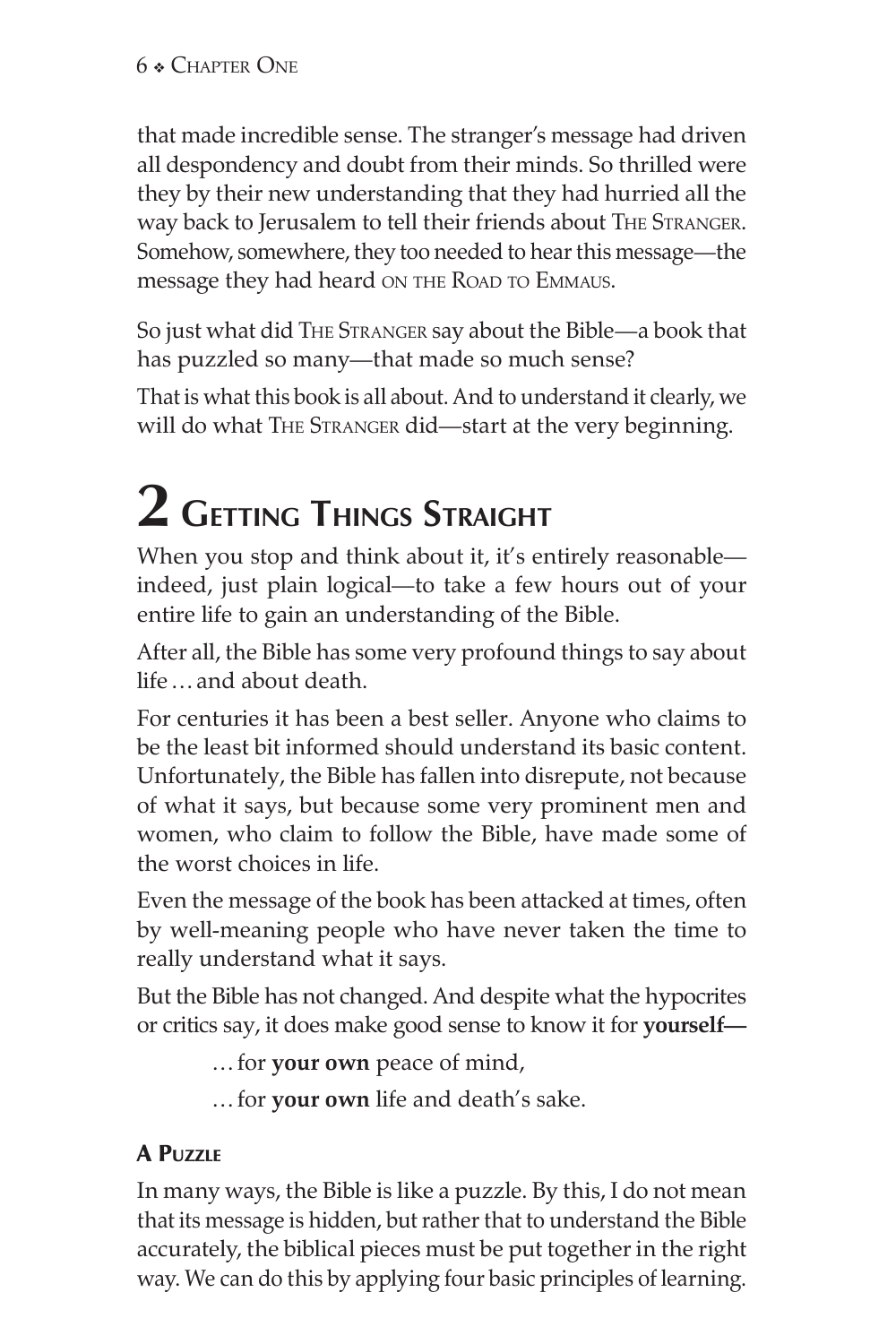#### **FOUNDATIONS**

The first principle is one we use all the time. To learn any new concept, it helps to build from the foundation up—to *move from the known to the unknown*. You don't start children in kindergarten by teaching them algebra. Rather, you begin with basic numbers, and *move from the simple to the complex*. If you skip the fundamentals, even rudimentary algebra will be beyond your grasp.

It's the same way with the Bible. If you neglect the foundations, your biblical understanding will incorporate some unusual ideas, resulting in the message being confused—the puzzle will present the wrong image. In this book we begin with the basics, and progress through each chapter, building on previously gained knowledge.

#### **BUILDING A CLOTHESLINE**

The second principle is especially important when learning history or reading a story. Simply put, it's this—*start at the beginning and move sequentially through to the end.* That may seem obvious, but many people tend to read the Bible in bits and pieces, never taking the time to tie them together. In this book we will cover key events, stringing them together in logical sequence—like hanging laundry on a clothesline. Since this overview is far from comprehensive, expect some gaps on the line. If you wish, the gaps can be filled in later, after you have the overall picture.

Although this clothesline cannot include every story, the events we do study will tie together in one continuous message. If you are a typical reader, by the time you have finished this book, the Bible will make remarkable sense. Whether you believe it or not is entirely up to you. I sincerely hope you will, but that is your choice. My job is to help you understand it clearly.

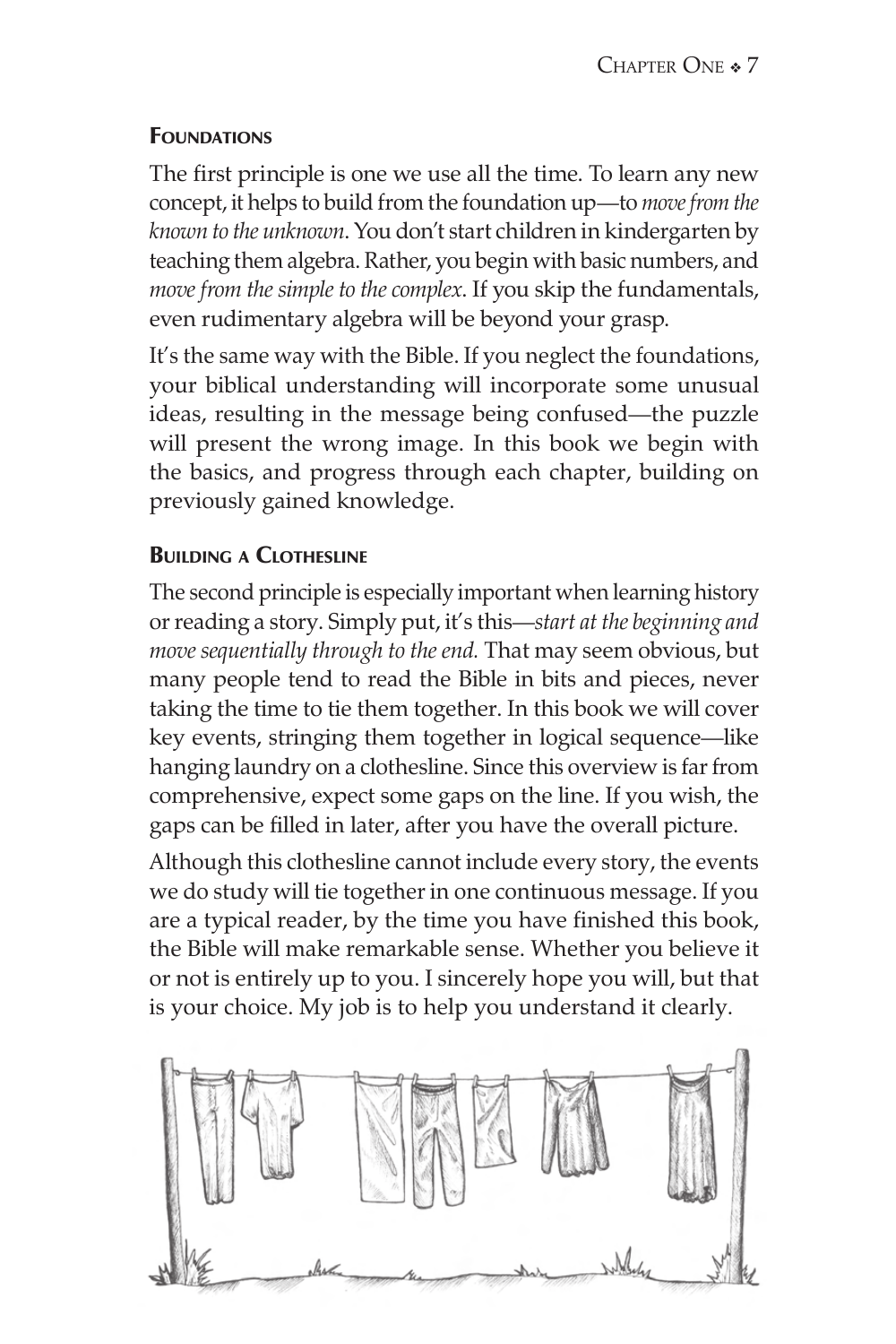### Pickles and Pie

The third principle is of critical importance. *Don't mix your subject matter—stick to one theme at a time.*

The Bible addresses many different issues. It might be compared to a cookbook with its many diverse recipes. Traditionally, the Bible has been broken down into topics, such as God, Angels, Man, and Prophecy. The intention was to create better understanding, but one needs to be careful. Some people, finding certain similarities between topics, attempt to combine the ideas, often resulting in a distortion of the original meaning.

It's like jumping from a pickle recipe to a pie recipe because they both share the initial letter "p." If you begin by making pickles and end with the pie recipe, you will bake the pickles until they are well-browned! Both may start with the letter "p," but combined they make bizarre food!

In the Bible, if you unintentionally leap from one topic to another, the end result will be confusion—your puzzle will be disjointed. To avoid this biblical chaos, we will stick to one *theme*.

### Major on the Majors

This last principle—*major on the majors*—should be applied to any learning situation where the content is unfamiliar to you. The idea is to learn the most important points first.

The Bible covers an incredible array of topics, but not all are of equal importance. In this book we will focus on one major theme—the most significant theme in the Bible. Once you understand it, the Bible will make profound but simple sense.

The mixing of various topics is one of the contributing causes as to why we find so many different church groups, religions and cults, that to varying degrees hold the Bible as their book. The pie has been mixed with the pickles. The puzzle has a jumbled picture. In some cases, the confusion is minor. In other situations, the mix-up has had catastrophic results.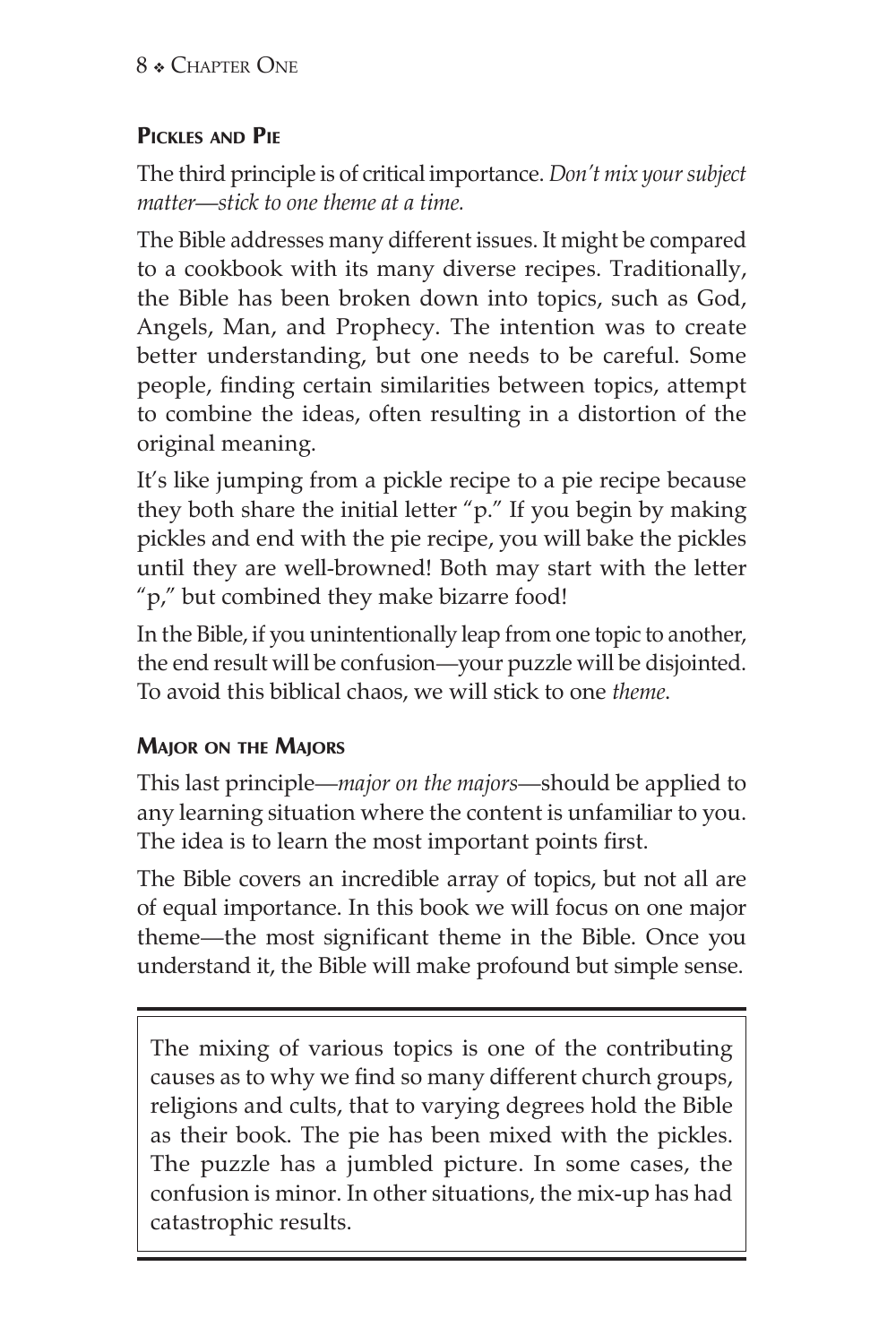# **3 A Unique Book**

There is no doubt about it; the Bible is a unique book. Actually, it's a collection of books, sixty-six in all. One author, in writing of the Bible's uniqueness, put it this way:

*Here is a book:*

- *1. written over a 1500 year span;*
- *2. written over 40 generations;*
- *3. written by more than 40 authors, from every walk of life including kings, peasants, philosophers, fishermen, poets, statesmen, scholars, etc.:*

*Moses, a political leader, trained in the universities of Egypt Peter, a fisherman*

 *Amos, a herdsman*

 *Joshua, a military general*

 *Nehemiah, a cupbearer*

 *Daniel, a prime minister*

 *Luke, a doctor*

 *Solomon, a king*

 *Matthew, a tax collector Paul, a rabbi*

*4. written in different places: Moses in the wilderness Jeremiah in a dungeon*

 *Daniel on a hillside and in a palace*

- *Paul inside a prison*
- *Luke while traveling*

 *John on the isle of Patmos*

 *others in the rigors of a military campaign*

- *5. written at different times:*
	- *David in times of war Solomon in times of peace*
- *6. written during different moods: some writing from the heights of joy and others from the depths of sorrow and despair*
- *7. written on three continents: Asia, Africa, and Europe*
- *8. written in three languages: Hebrew…, Aramaic…, and Greek…*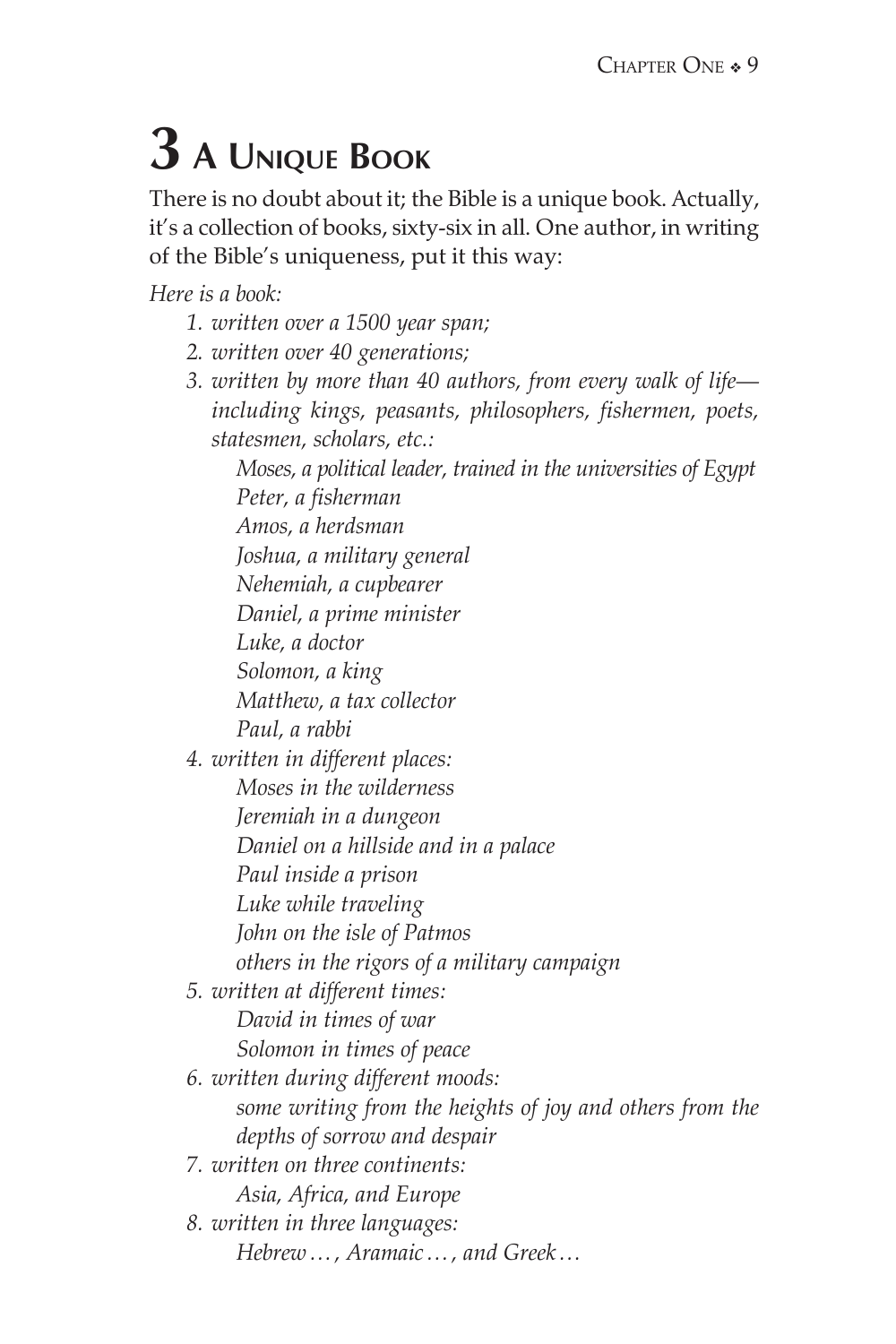*9. Finally, its subject matter includes hundreds of controversial topics. Yet, the biblical authors spoke with harmony and continuity from Genesis to Revelation. There is one unfolding story…*<sup>1</sup>

This *one unfolding story* is what we want to look at—simply and without theological jargon. By far the most unique thing about the Bible is that it claims to be God's own words.

#### GOD-BREATHED

Often referred to as Scripture, the Bible states that…

*All Scripture is God-breathed…*<sup>2</sup> *2 Timothy 3:16 NIV*

The whole concept of God *breathing out* Scripture is a study in itself. Just as when one exhales his breath, and that breath comes from his innermost being, so ultimately all Scripture is to be viewed as the very product of God himself. God and his words are inseparable, which is one reason the Bible is often referred to as *God's Word*.

#### **PROPHETS**

Highly simplified, it can be looked at this way. God told men what he wanted recorded and those men wrote it down. Most of these men were called *prophets.* 

*In the past God spoke to our forefathers through the prophets… Hebrews 1:1 NIV*

Today, we think of prophets as those who foretell the future, but in Bible times a prophet was a messenger who passed on God's words to the people. Sometimes the message had to do with future events, but more often than not, it was concerned with daily living.

God guided the prophets in such a way, that what was recorded was precisely what he wanted written. At the same time, God allowed the human writer to record *His Word—God's Word—*in the prophet's own unique style, but to do so without error. These men were not free to add their own private thoughts to the message; neither was it something they dreamed up on their own.

*…you must understand that no prophecy of Scripture came about by the prophet's own interpretation. For prophecy*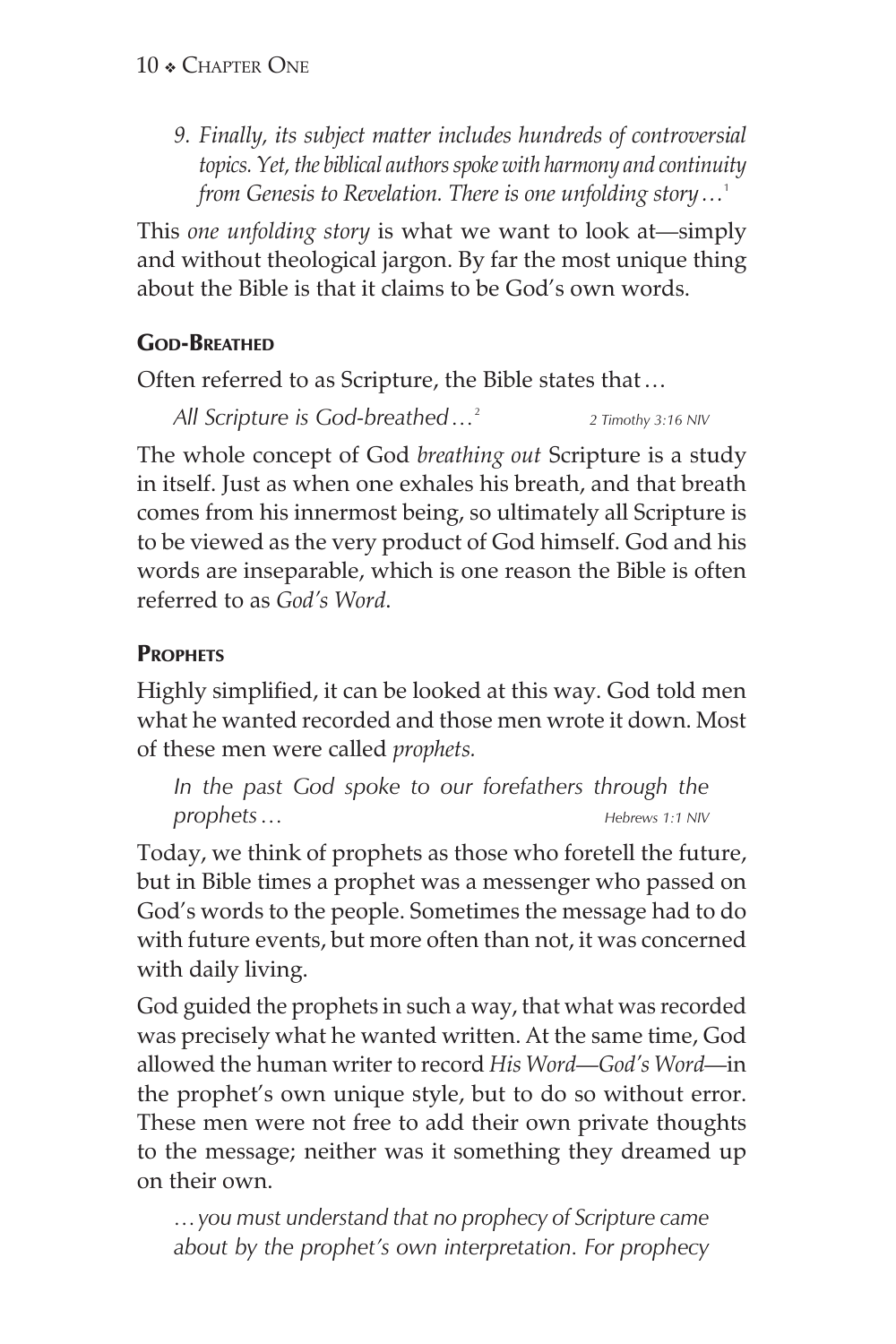*never had its origin in the will of man, but men spoke from God as they were carried along… 2 Peter 1:20–21 NIV*

God was not putting his stamp of approval on some literary effort of man. The phrase *carried along* is used elsewhere in the Bible in reference to the transporting of a paralyzed man. $^3$  Just as a disabled man could not walk by his own power, so the prophets did not write the Scripture at their own inclination. The Bible is clear on this point—it was *God's* message from beginning to end.

#### Extreme Accuracy

The prophets wrote God's words on a scroll, usually an animal skin or paper made from plant fiber. The originals were called *autographs.*

Since the autographs had a limited life span, copies were made of the scrolls. But such copies! And all by hand! The writers' awareness that what was being recorded was God's own *Word* resulted in one of the most remarkable *photocopy* jobs ever done. In writing the Hebrew text…

*They used every imaginable safeguard, no matter how cumbersome or laborious, to ensure the accurate transmission of the text. The number of letters in a book was counted and its middle letter was given. Similarly with the words, and again the middle word was noted.*<sup>4</sup>

This was done with both the copy and the original autograph to insure that they were exactly the same.

These scribes were so accurate in their transcription that, when the Dead Sea Scrolls were found (written in 100 BC), and compared with manuscripts resulting from centuries of copying and recopying to a period of time 1000 years later (900 AD), there were no significant differences in the text.<sup>5</sup>

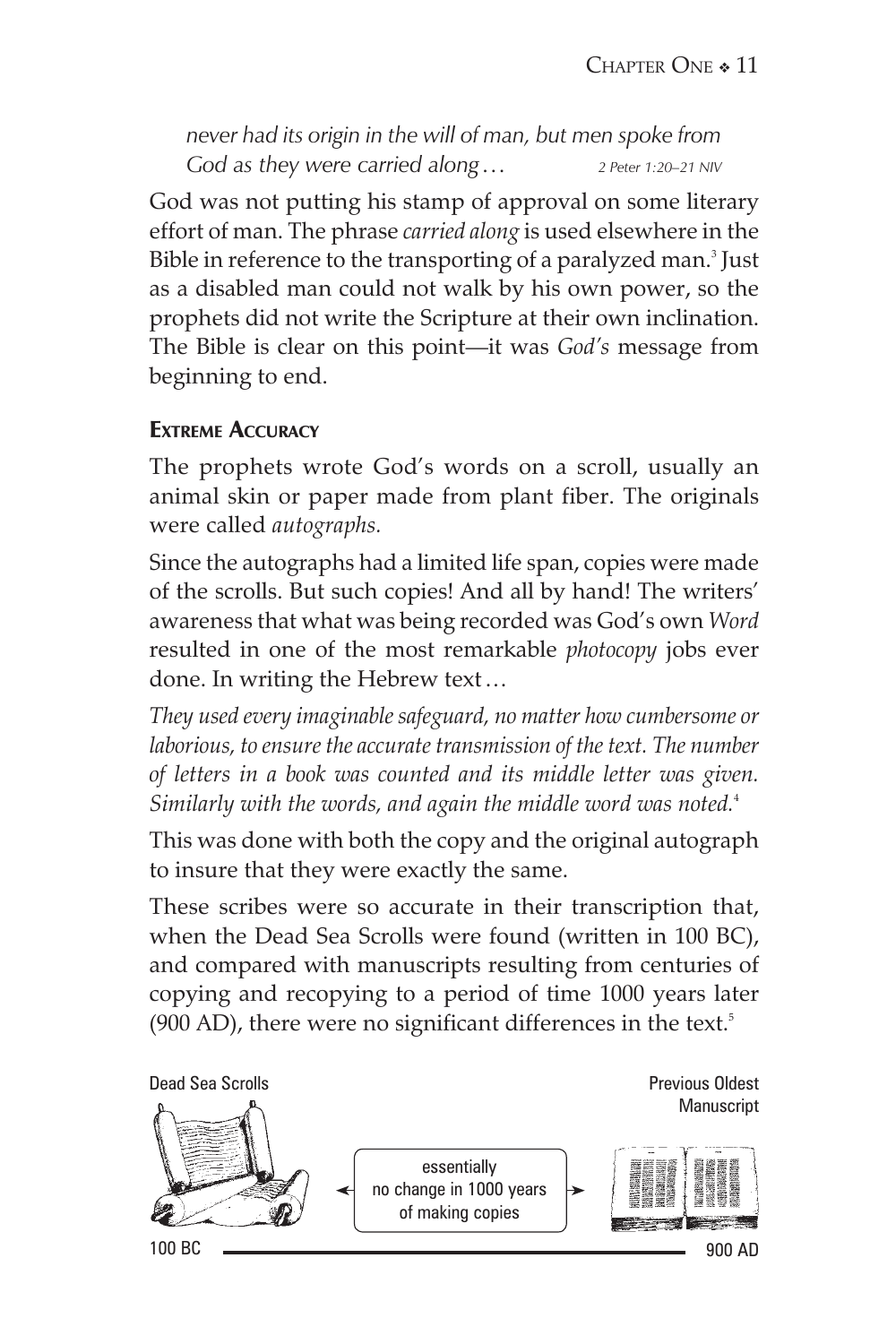Josephus, a Jewish historian from the first century A.D., summed it up for his people when he stated…*how firmly we have given credit to those books of our own nation, is evident by what we do; for during so many ages as have already passed, no one has been so bold as either to add anything to them, to take anything from them, or to make any change in them; but it becomes natural to all Jews…to esteem those books…divine.*<sup>6</sup>

These men were absolutely convinced that to meddle with the text was to tamper with God. We have ample reason to be assured that what we have today is essentially the same as what the prophets wrote.

Truly, the Bible is a unique book by any standard. No wonder the Bible is…*the most quoted, the most published, the most translated and the most influential book in the history of mankind.*<sup>7</sup>

### Old and New Testament

As we begin to navigate through the Bible, it may be helpful to know that the Scriptures are divided into two major sections—the *Old* and *New Testament*. Historically, the *Old Testament* portion was further sub-divided into another two<sup>8</sup> categories:

- 1. the Law of Moses (sometimes referred to as *The Torah, The Books of Moses, or The Law*)
- 2. the Prophets (Later on, a third section called *the Writings,* was sub-divided out of *the Prophets.*)

In the Scriptures, the phrase, *the law and the prophets,* is a way of referring to the entire Old Testament—a part which comprises approximately two-thirds of the Bible. The remaining one-third is referred to as the *New Testament.*

### GOD'S WORD

Remembering the biblical categories is not critical. The important thing to keep in mind is that the Bible claims to be God's Word—His message to mankind. We are told that through its pages we can become acquainted with God. Such a claim should cause even the most indifferent person to pause and consider what it has to say.

*Your word, O LORD, is eternal; it stands firm…*